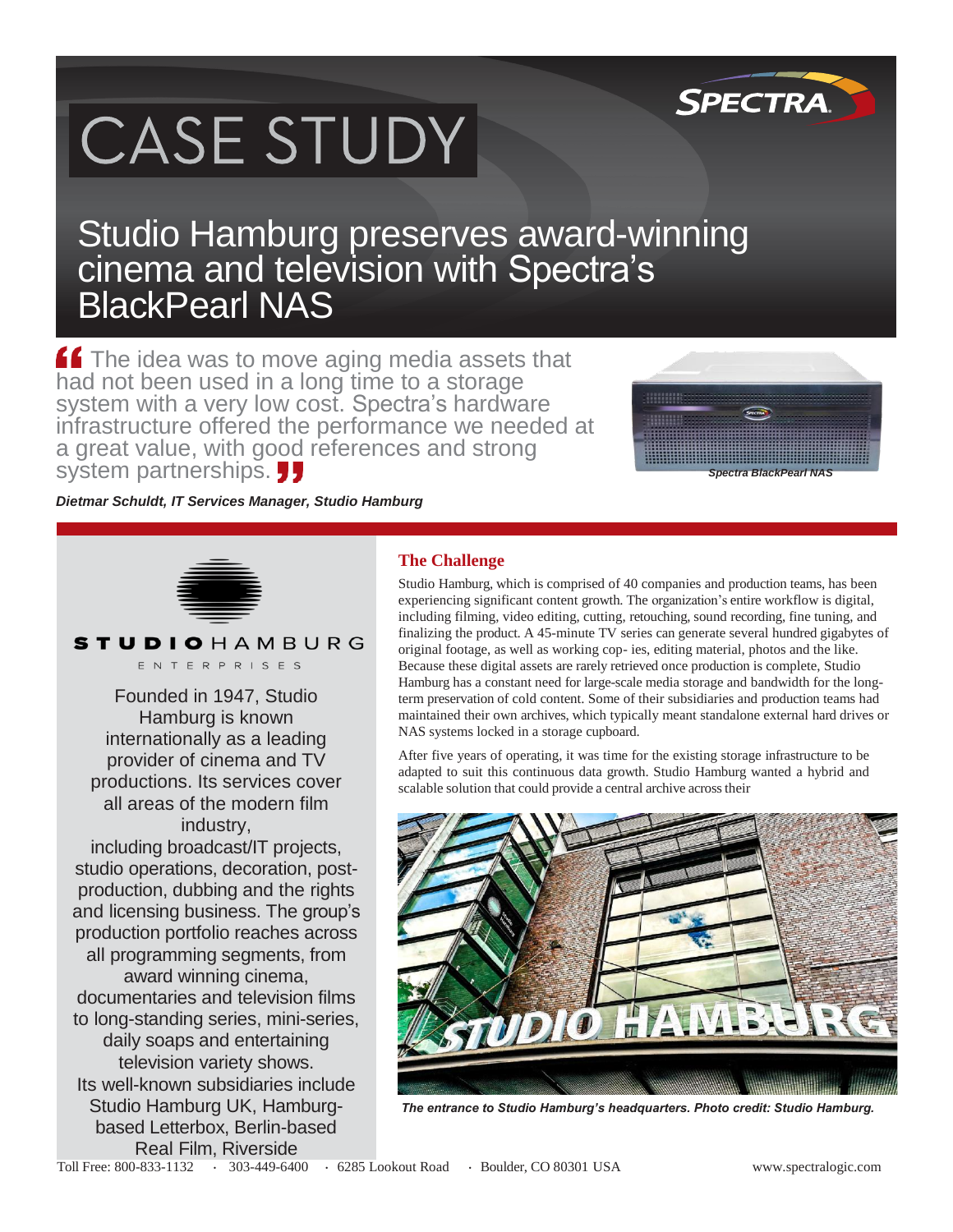Entertainment, Nordfilm and Doclights.